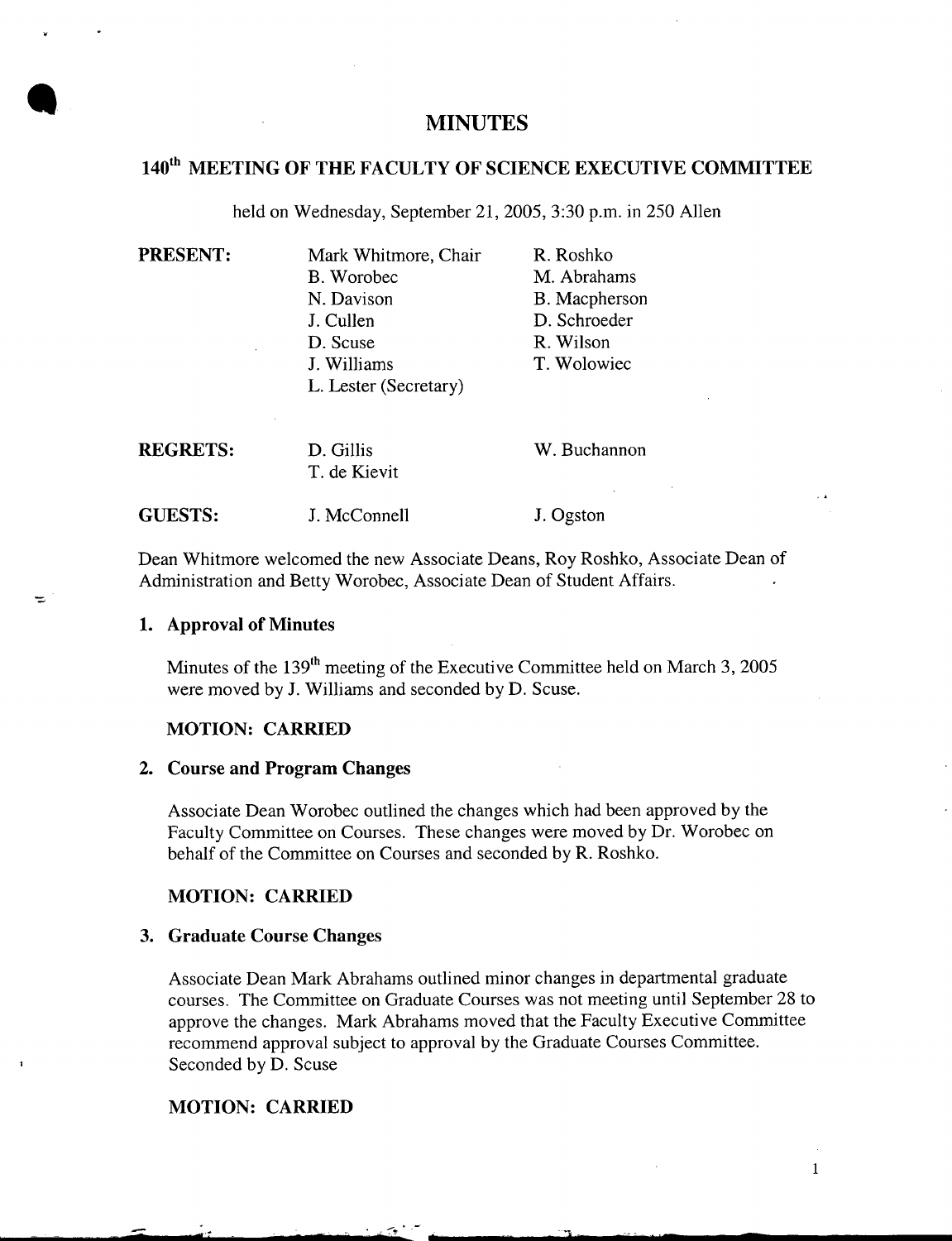#### **4. Selection of Science Award Winners**

B Worobec and J. McConnell outlined the awards and the recommendations and rationale behind the awards.

**Award # 1** - **Isbister Undergraduate Scholarships -** 6 awards at *\$750* each

AKINREMI, Omolayomi BOOKATZ, Adam PROMISLOW, Steven WARES, Trevor LAWRANCE, Carolyn FURGALE, Paul

**Award #2** - **Diane Dowling -** 1 award of \$600 for the highest gpa female in Year 2

AKINREMI, Omolayomi

**Award #3** - **Maxwell Rady -** 1 award of \$225 to be split four ways (\$56.25 each) for Year 2 of any program.

> AKINREMI, Omolayomi PROMISLOW, Steven WARES, Trevor BOOKATZ, Adam

**Award #4** - **Rosabelle Searle Leach -** 1 award of \$200 for Year 1

SERRANO, Griselda

**Award** *#5* - **Sony Science Scholarship -** 1 award of \$1,500 - Year 3 Major or Honours - cannot be shared

# DESAUTELS, Danielle

**Award #6— Hogg Undergraduate Scholarship -** 1 award of \$1,500 - any year or program - cannot be shared.

#### WOODMASS, Jarrett

**Award** *#7* - **Benjamin Cohen -** 1 award of \$325 - any year to be split 5 ways (\$65.00 each)

> GUEST, William ABDULREHAN, Jameel LEE, Sharon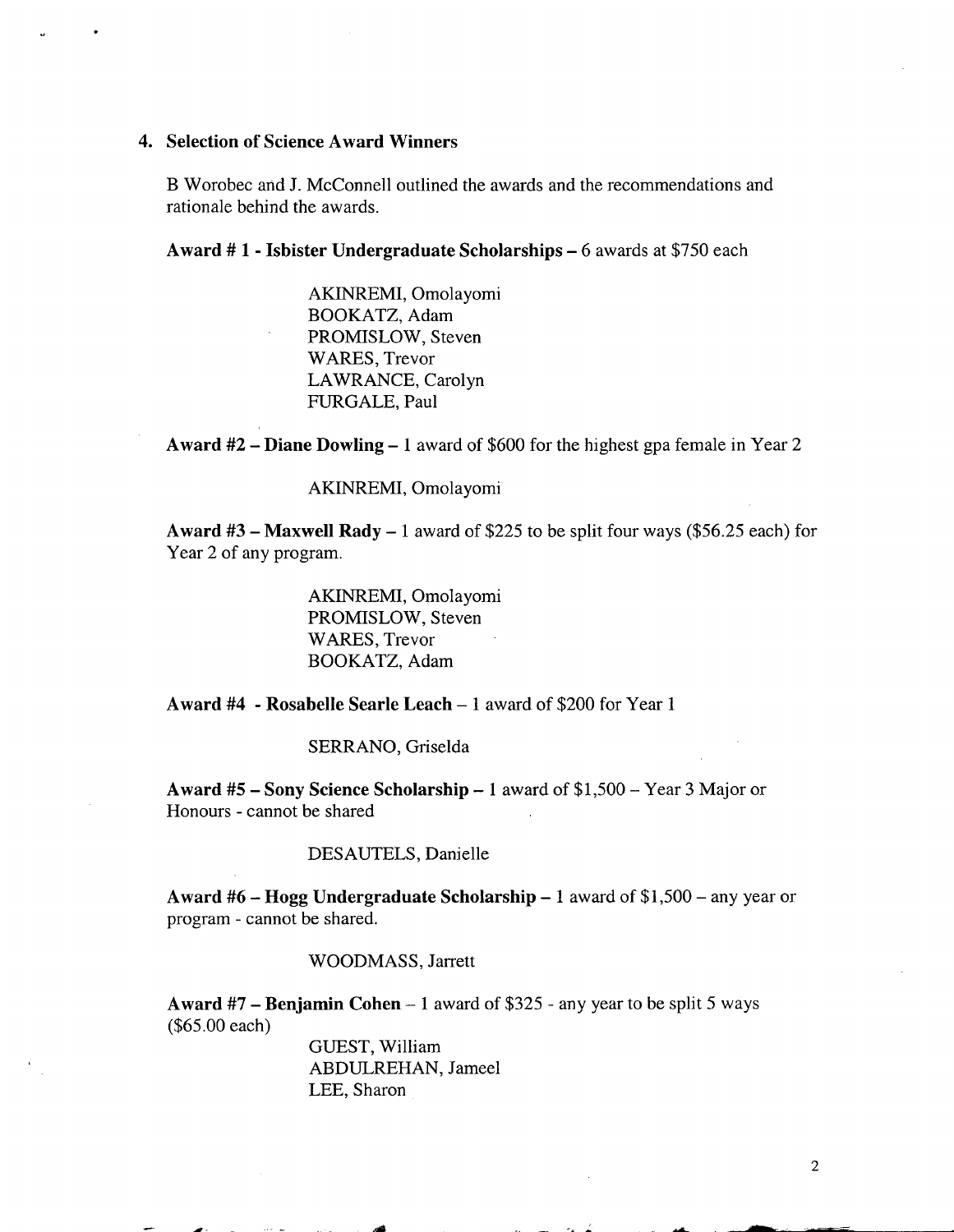# LOEWEN, Erin Denise PICHE, Jeremie

**Award #8— Class of '43 and '68 Reunion Scholarship -** 1 award of \$325 to Students from Ui who enter a MJ or Honours Program.

### SMITH, Rebecca

**Women in the Physical Sciences 2003 -** 1 Scholarship of \$2,000 split equally between the following 2 students (each receiving \$1,000)

> MAPOLA, Tracy (renewal) CHMIELUK, Lindusia (renewal)

This is renewable for up to 2 years after the initial offering, depending on academic performance and funds available.

**Mark G. Smerchanski Memorial Scholarship for Women in the Physical Sciences -** 1 award of \$2,000 to:

LOVAT, Nicole

B. Worobec moved the recommendations be approved. Seconded by D. Scuse.

#### **MOTION: CARRIED**

#### **5. Dean's Report**

Dean Whitmore reported on the following:

#### **Student Advisor for International Students**

The Faculty has received money to hire a Student Advisor for international students. The job description is in the preparation stage and will be ready for advertising shortly.

#### **Endowment Fund**   $\blacksquare$

The Endowment fund is roughly in the same shape as last year, \$90,000 from interest plus approximately \$85,000 from student fees.

#### $\blacksquare$ **Human Resource System**

The new HR System has caused increased strains on all departments and their Staff. The new Student Information System (Aurora) appears to do less than the current system does. As a result, there are many issues to be dealt with and we must plan on how to address them.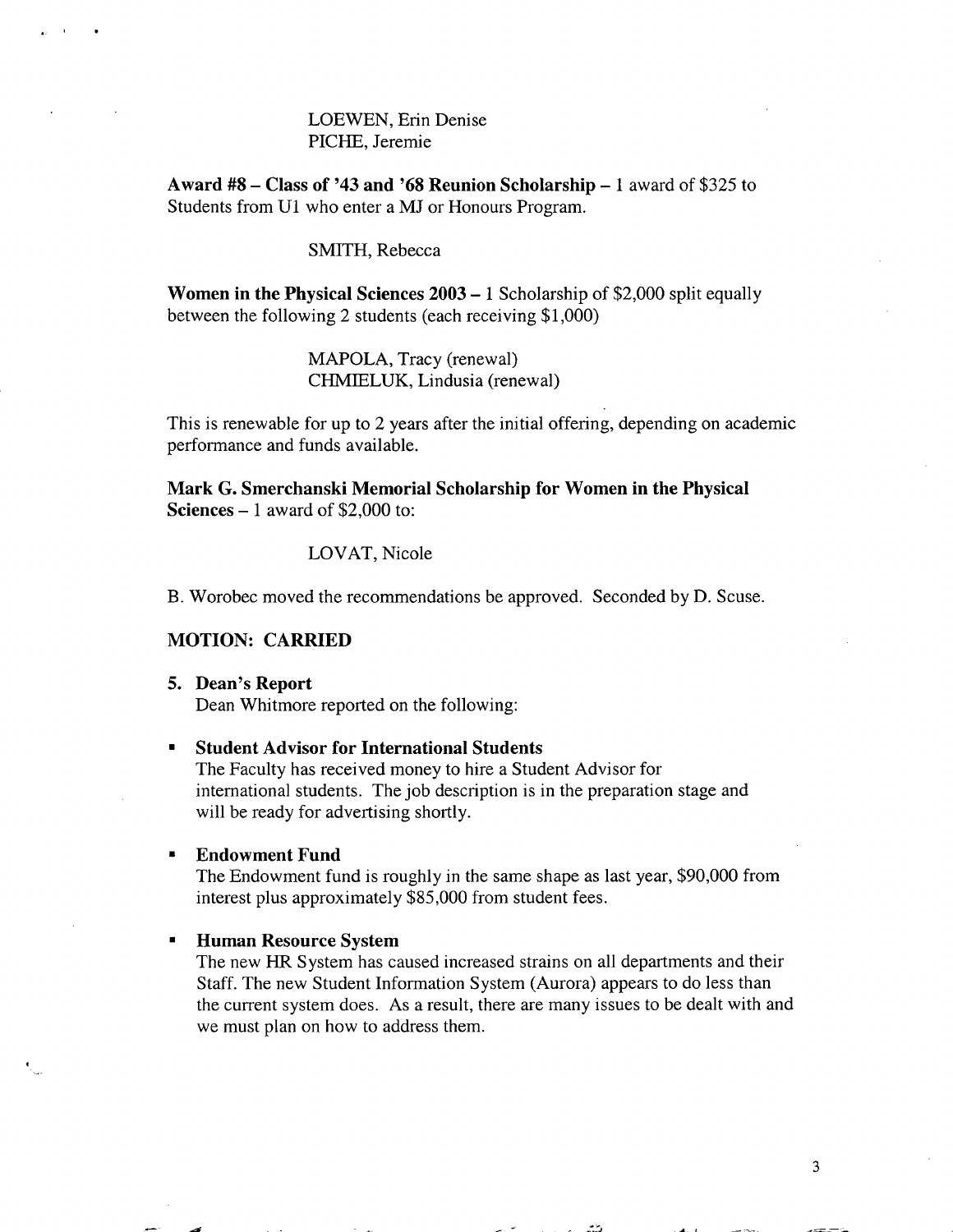#### **EITC Opening**   $\blacksquare$

The official opening of the EITC is on Friday, September 23.

### **Budget**

Even though enrolment is up about 1 or 1.5% we are still projecting a deficit, albeit, slightly smaller. Senior administrators understand that we are underfunded.

### **Hiring Situation**

We received 8 positions in the spring SIP (although two included a UFA renewal and the Department Head of Statistics), for a total of 6 new positions. We are also searching for three Canada Research Chairs, one Tier 1 and two Tier 2. There is a lag between retirements and replacements. We asked for a number of new positions, which were not granted, but overall the SIP was successful. More support staff are needed.

# **Other Business**

There was no other business to report.

### **Adjournment**

The meeting adjourned at 4:30 p.m.